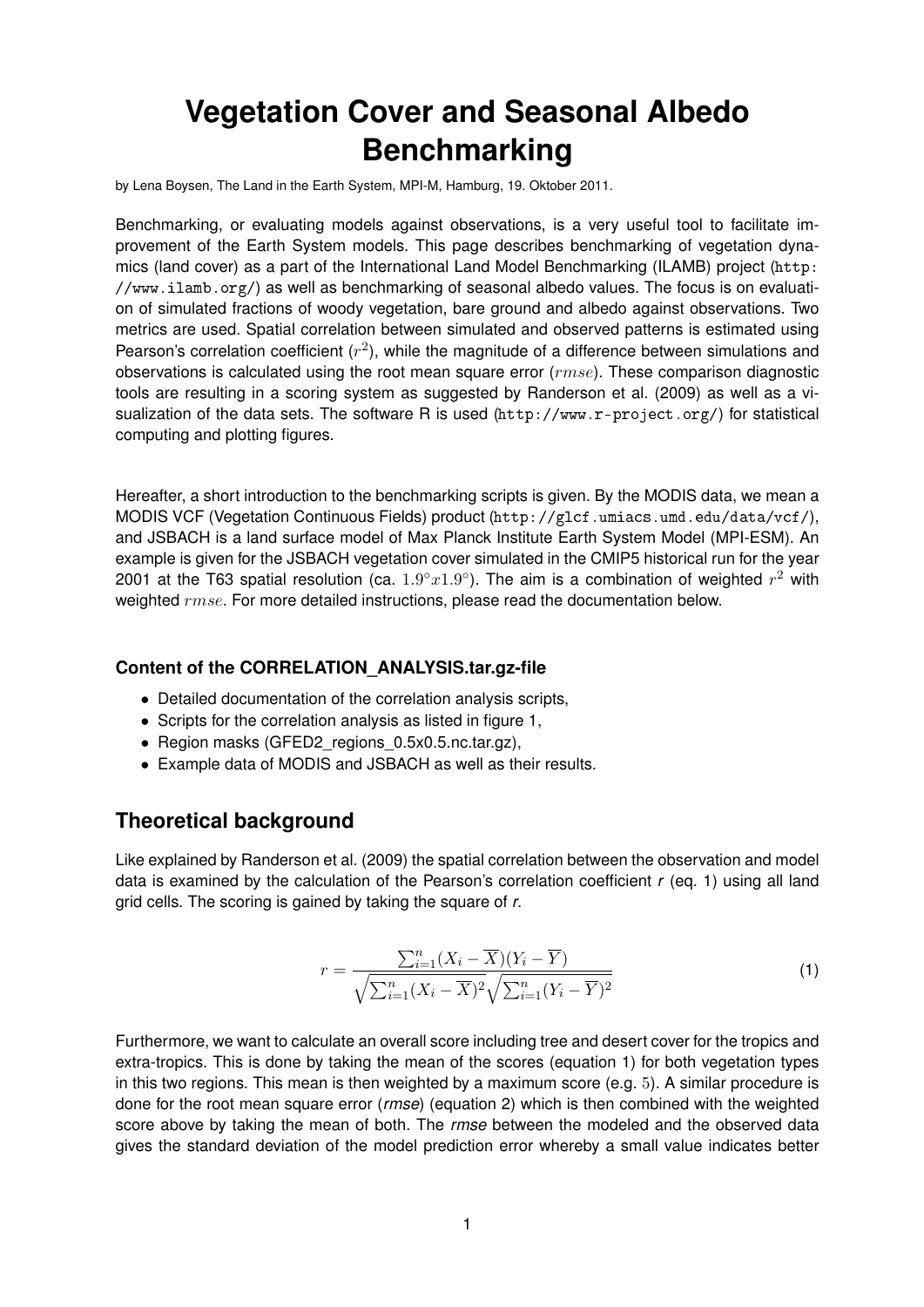model performance. By this an overall score is calculated which allows a comparison of models regarding these two vegetation types.

$$
rmse = \sqrt{\frac{1}{N} \sum_{t=1}^{N} (Model_t - Observation_t)^2}
$$
 (2)

## **Structure of the scripts and usage**



Fig. 1: Structure of the land surface benchmarking scripts.

### **CORRELATION\_ANALYSIS\_main.j**

This is the navigation file in which all necessary file and variable names are defined as well as their properties are submitted. These declarations are then handed over automatically to the different scripts which modify the data files so *R* can use them and which are responsible for the visualization. This structure is presented in figure 1.

Default calculations are made for the whole globe, the northern and southern hemisphere, the tropics and extra-tropics and the zonal mean. Unless no data files are provided for both, model and observations, the data set for the vegetation type "desert" is gained by subtracting 1-grass-tree which is automatically done by the scripts.

Necessary declarations are:

- The three vegetation types and albedo in this order (renaming possible):
	- **–** grass cover (including crops and pasture),
	- **–** tree cover (including shrubs),
	- **–** desert (provided or generated by the script (1-grass-tree cover)) and
	- **–** albedo (provided or left empty).
- Data files from observation (Ascii or netCDF possible):
	- **–** resolution in latitude and longitude,
	- **–** resolution in degrees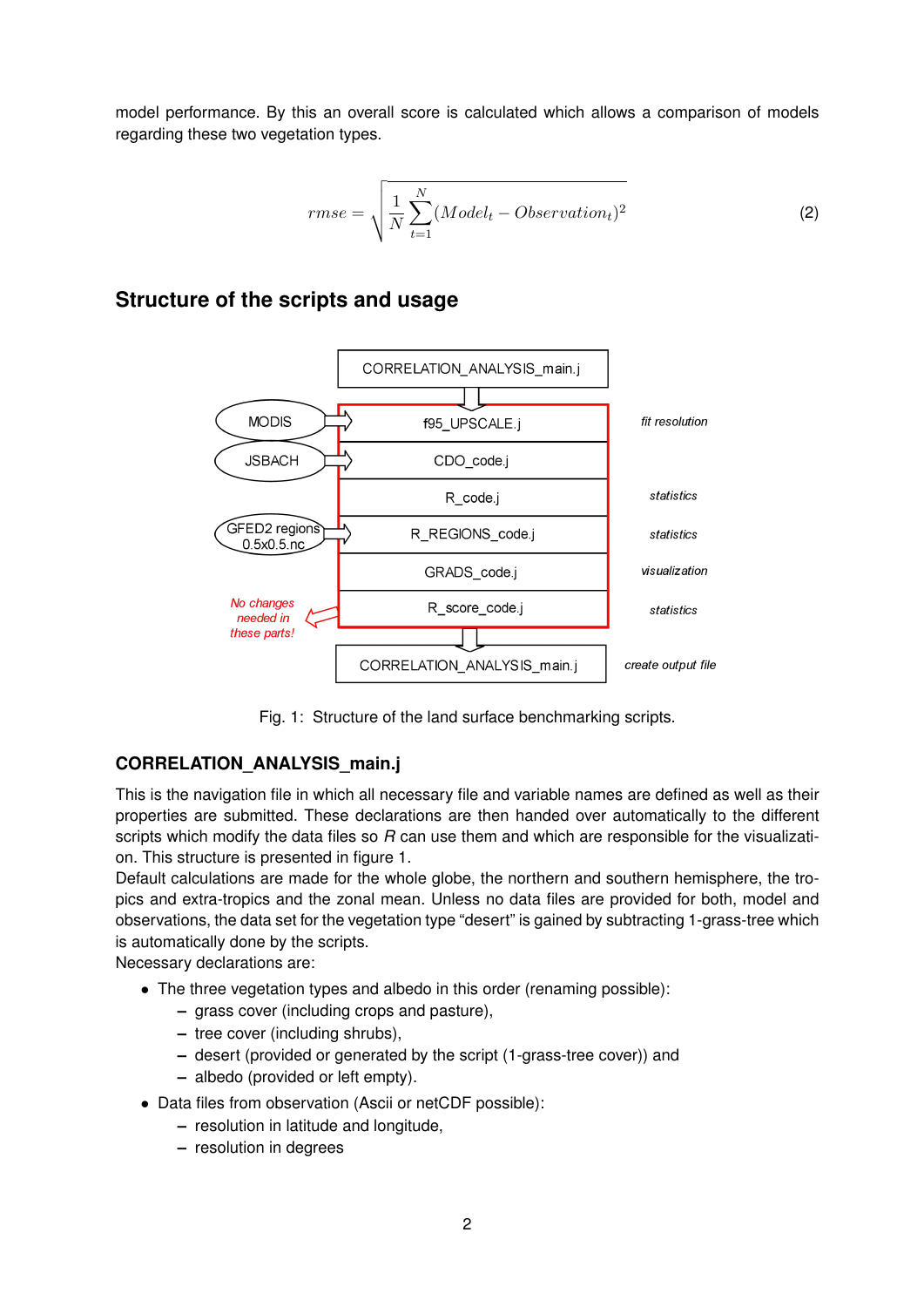- Data files from model (netCDF):
	- **–** resolution in latitude and longitude,
	- **–** resolution in degrees,
	- **–** year to be computed.
- Weighting factor for the scoring and a
- Folder name for the results (will be created if not existent).

Additionally, the calculations can be extended to the 14 basisregions of the earth (see fig. 2). But since these procedures take some minutes to compute they are optional to chose:

- calculate regions:  $yes = 1$ , no = 0,
- path to the GFED2\_regions\_????\_0.5x0.5.nc masks.

#### **Attention:**

- If the observation data is also provided as netCDF then please adjust the grid resolution to the model resolution manually and before running the script!
- If the observation data is NOT shifted about 180 degrees to the east, then go to the script f95 UPSCALE.j and set shift=0.
- If the observation data does contain a header, then go to the script f95 UPSCALE.j and set header=1 and hl=line number.
- Version of R: Please check, which version of *R* you use and update it if it is older than **R version 2.10.0** by typing 'module switch R R/2.10.1' for example.
- Necessary R packages: Before starting these scripts, please install two packages in *R* as shown below (Typing "R" in the command window opens the program *R*). Please follow the instructions to create a personal library.

```
R
>> install.packages("gplots")
>> install.packages("hydroGOF")
\gg q()
```
#### **f95\_UPSCALE.j**

The observation data used is provided by e.g. MODIS (Vegetation Continuous Fields data collection, Hansen et al., 2007). Since the data set (provided in Ascii) might have a too fine resolution compared to the model data it must be upscaled so that both data sets are of the same resolution. This script takes the given resolution of the observation data and fits it to the resolution of the model data. The used algorithm averages over a certain amount of grid cells with respect to possible missing values. Furthermore does this Fortran code shift the data set about 180 degrees so that the map begins at 0 and ends at 360 degrees (and not from  $180°$  W to  $180°$  E). This script is further able to handle a possible header in the data set.

#### **CDO\_code.j**

This script is responsible for the conversion of the upscaled Ascii-observation-files into netCDF files (switch  $= 1$ ). It therefore uses the grid information of the model data (cdo selgrid). Furthermore it selects the required year from the model data (cdo selyear). The missing values are set uniformly to -99.00 (cdo setmissval) to ensure that *R* will handle them right and will not get confused with too many different declarations. If it is necessary, the data set for the vegetation type "desert" is created here by using the files for grass and tree cover (switch  $= 0$ ). If both data sets of one vegetation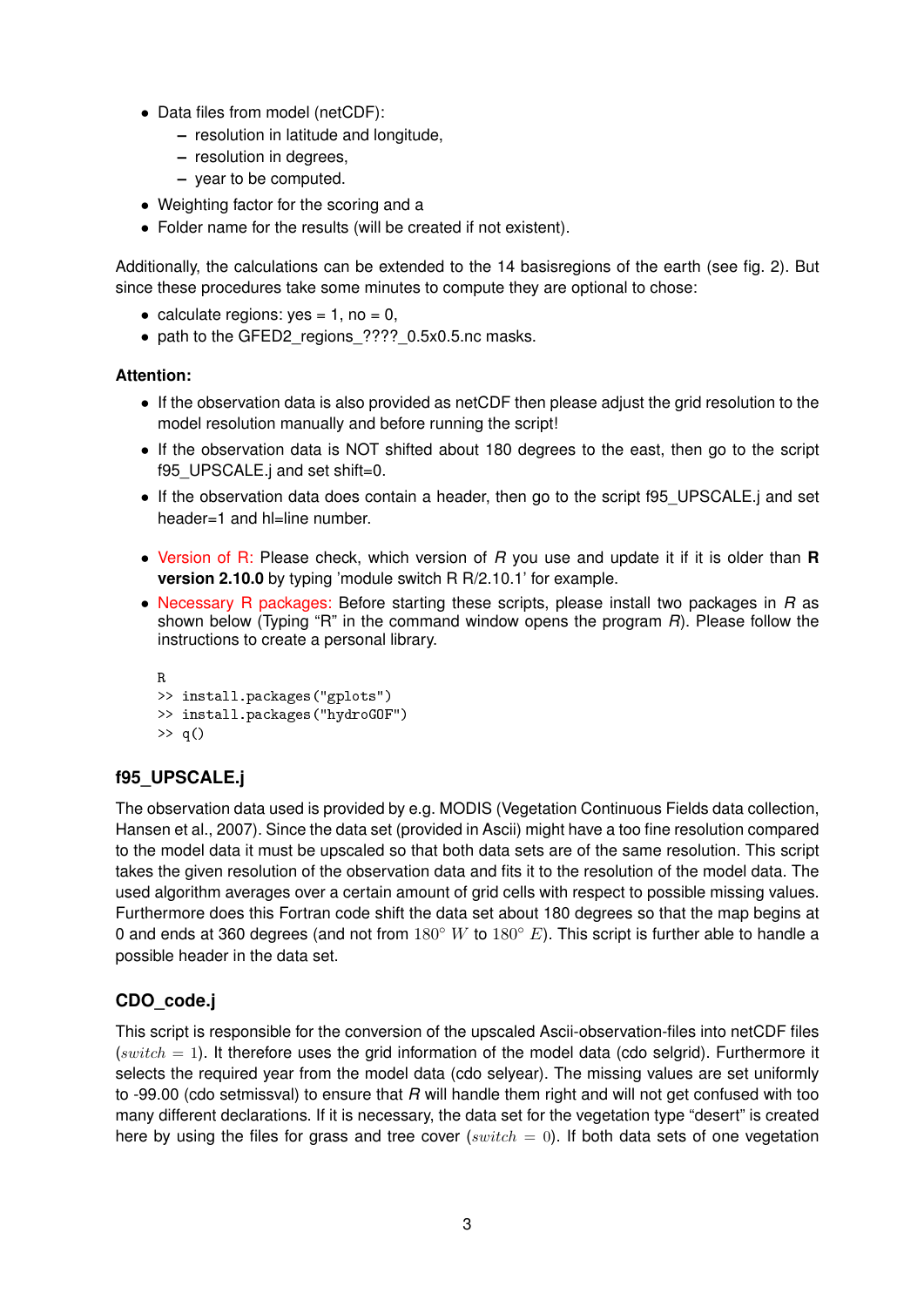type are provided as netCDF then only the modification of these files takes place (switch  $= 2$ ). Furthermore does this script handle the albedo data, which means that it selects the right seasons (cdo seldate) and the wished variable code (cdo selcode). Seasons are named DJF (winter), MAM (spring), JJA (summer) and SON (autumn). If other codes or dates need to be selected then please change this in CDO\_code.j.

## **R\_code.j**

Here the statistical computation takes place. This script can also be run alone if the input data sets are already of the same resolution and of the netCDF-format (but the *R*-code can easily be changed to read Ascii as well; read the manual: http://cran.r-project.org/doc/manuals/R-intro. pdf). The *R*-code must be run in a mode which saves all data of the session which can then be accessed again later (unfortunately it will list up all steps in the terminal). This is needed to calculate the overall score at the end. Here are the single steps:

1. First of all the package "ncdf" needs to be loaded into the library. The observation and the model data sets are opened and read into seperate .nc-objects which contain all necessary information about the files but not the data itself. The specific variables to be computed are then read into matrices via these .nc-objects where all missing values (-99.00) are replaced by NA (not available, observation data) or NaN (not a number, model data).

```
>> library(ncdf)
>> info.nc = open.ncdf("jsbach.nc")
>> jsbach_matrix = matrix(get.var.ncdf(info.nc, "variable")
>> jsbach_matrix[jsbach_matrix == -99.00] <- NaN (or NA)
The same steps are done for MODIS data!
```
2. Two data vectors must be created without missing values which is done by manual pairwise deletion of NAs and NaNs. Therefore, two new vectors must be defined which have the length of the observation data minus the number of its NA. The data matrices are then transferred to these vectors without the positions where the observation data contains NA. After that, again two new vectors are defined which have the length of the new model data vector minus the number of its NaN. The two data vectors are now transferred to these new vectors without the positions of the model data that contain NaN. Thereby two vectors of the same length and without missing values are created but which still keep the data at the right positions.

```
>> modis_vector <- rep(0.0, times=length(modis_matrix[!is.na[modis_matrix)]))
>> jsbach_vector <- rep(0.0, times=length(modis_matrix[!is.na[modis_matrix)]))
#Loop over all grid points [i,j] in matrices:
k=1for(i in 1:length(latitudes)){
for(j in 1:length(longitudes)){
  if(!is.na(modis_matrix[i,j])){
modis\_vector[k] <- modis\_matrix[i,j]jsbach_vector[k] <- jsbach_matrix[i,j]}
k=k+1}
}}
>> jsbach_vector <- rep(0.0, times=length(jsbach_matrix[!is.na[jsbach_matrix)]))
>> modis_vector <- rep(0.0, times=length(jsbach_matrix[!is.na[jsbach_matrix)]))
```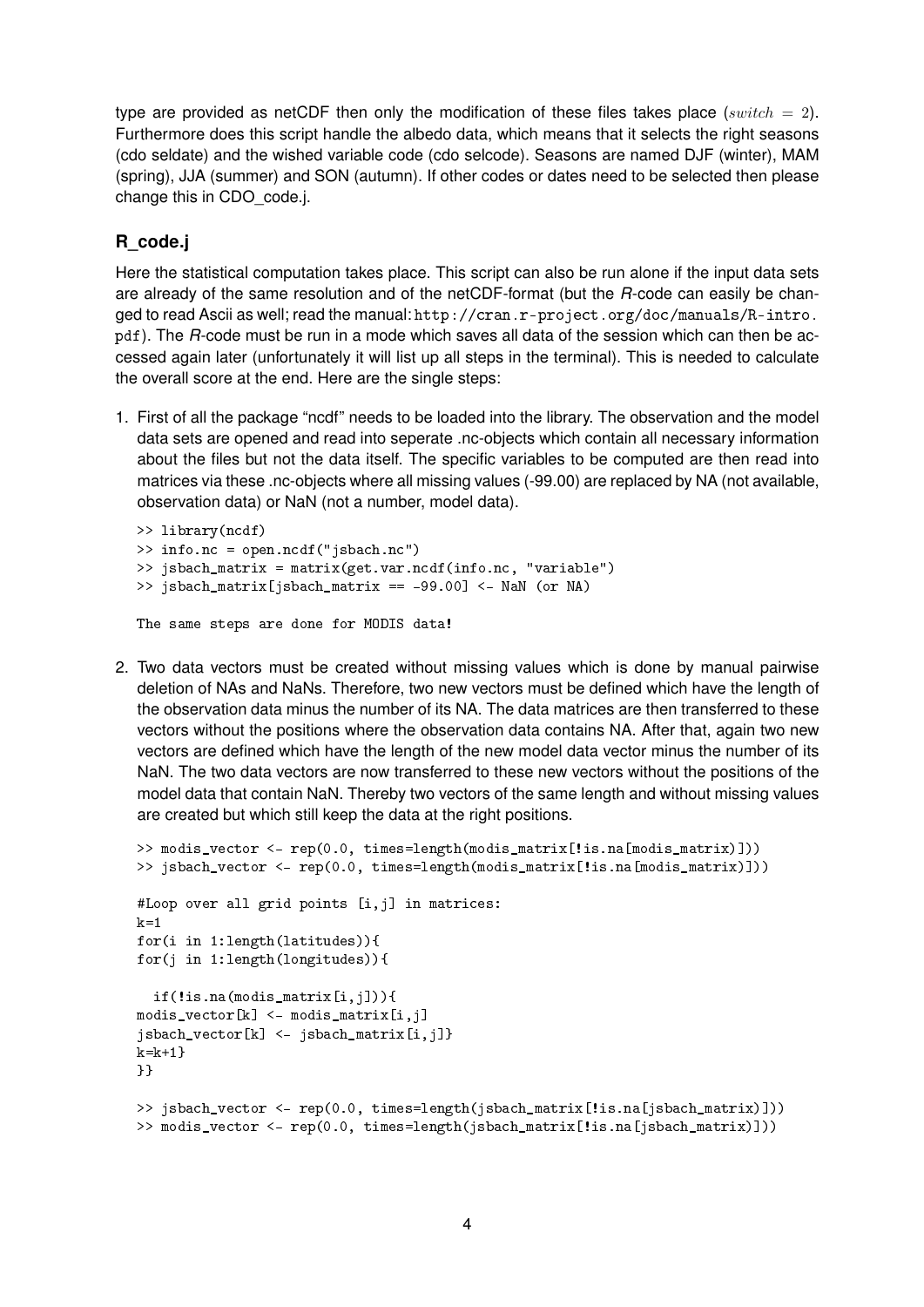```
# Loop over all positions [p] in vectors:
m=1for(p in 1:(k-1)){
  if(!is.nan(jsbach_vector[p])){
jsbach_vector2[m] <- jsbach_vector[p]
modis_vector2[m] <- modis_vector[p]
m=m+1}
}
```
3. Here the calculation of the correlation coefficient takes place. The command below calculates the Pearson correlation coefficient (eq. 1) between two data vectors, whereby use="all.obs" gives an error if there are still missing values. The score (square of *r*) is calculated afterwards.

```
>> correlation_coefficient <- cor(modis_vector2,jsbach_vector2,use="all.obs")
>> score_cor <- correlation_coefficient*correlation_coefficient
```
4. The root mean square error (eq. 2) is calculated by using the package "hydroGOF" which needs to be loaded into the library as well.

```
>> library(hydroGOF)
>> RMSE <- rmse(jsbach_vector2,modis_vector2,use="all.obs")
```
- 5. This calculation is done for the whole globe, the northern hemisphere, the southern hemisphere, the tropics and the extra-tropics for which only the necessary latitudes are read into the matrix.
- 6. The score (square of *r*) and the correlation coefficients are then listed in a table by using a data.frame and a textplot (package "gplots" neccessary).

```
>> library(gplots)
>> cor_data <- data.frame(c(header),c(correlation-coefficients),c(scores_cor))
>> textplot(cor_data,halign="center",valign="center"...)
>> title("Pearsons's correlation coefficients")
```
7. Scatterplots demonstrate the correlation between the two data sets with the simple command "plot". A graph of the linear regression serves for orientation. Therefore, the linear regression is calculated with "lm" and a graph is plotted with "abline" according to this result. A "best fit" line is drawn afterwards where "lty" changes the linetype.

```
>> plot(modis vector2,jsbach_vector2,main="Title",xlab="MODIS",ylab="JSBACH"...)
>> myline.fit <- lm(jsbach_vector2 ~ modis_vector2)
>> summary(myline.fit)
>> abline(myline.fit,col="red",lty=4)
>> abline(a=0,b=1,1ty=4)
```
8. Furthermore is the zonal mean calculated and displayed. First, vectors have to be created which are of the length of all latitudinal points. "na.rm=TRUE" makes sure that missing values are not taken into account when computing the mean. The x-axis limits and ticks are handed over by the main script.

```
>> modis_zonal <- rep(0.0,times=length(latitudes) (or modis_zonal = NULL is also possible)
>> jsbach_zonal <- rep(0.0,times=length(latitudes)
# Loop over all latitudes:
k=1for(i in 1:length(lati)){
```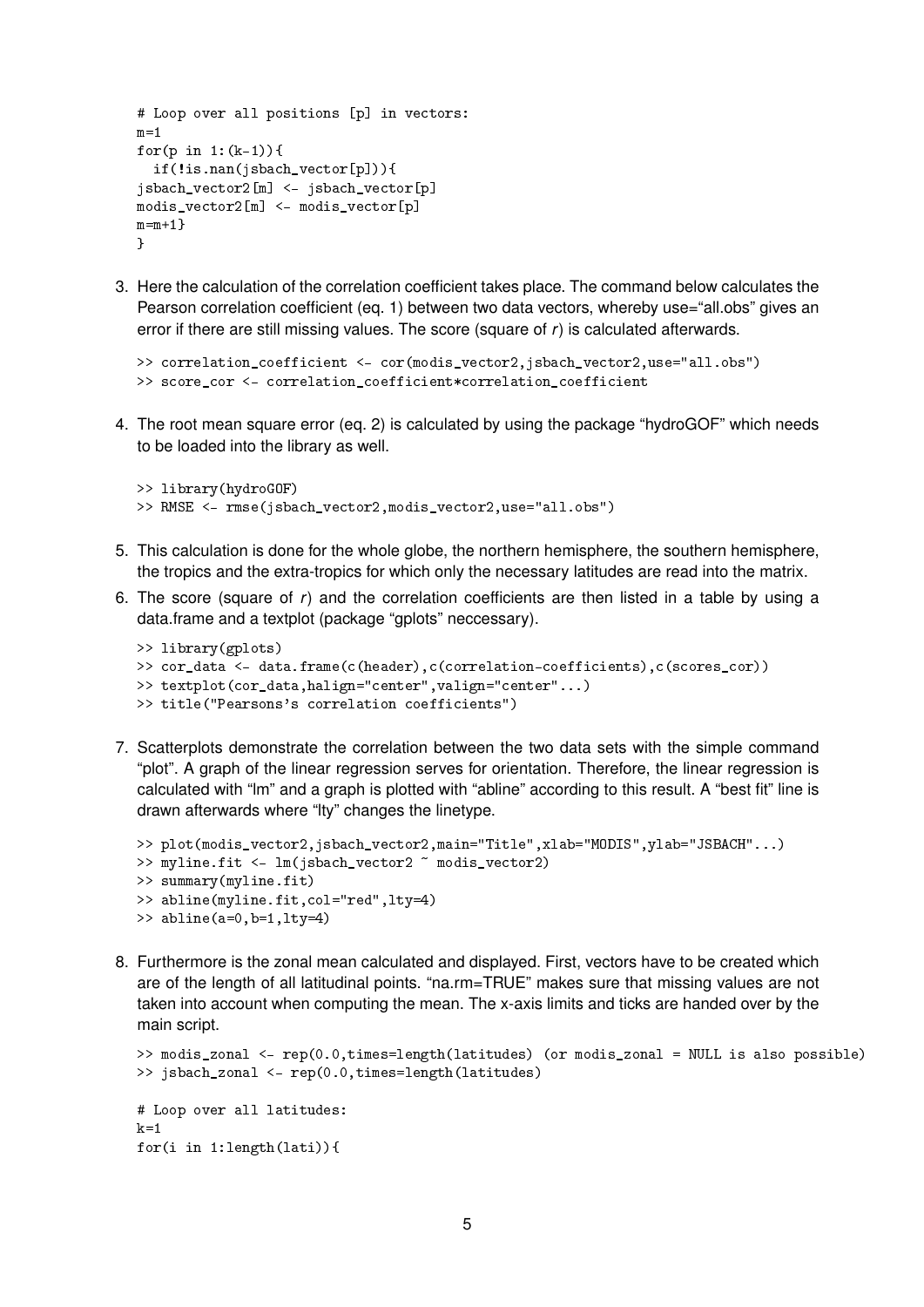```
modis_zonal[k] <- mean(modis_matrix[i,],na.rm=TRUE)
   jsbach_zonal[k] <- mean(jsbach_matrix[i,],na.rm=TRUE)
   k=k+1}
>> plot(c(latitudes),modis_zonal,col="red"...)
>> lines(c(latitudes),jsbach_zonal,col="blue"'...)
```
## **R\_REGIONS\_code.j**

If the calculation of the 14 basisregions as shown in figure 2 is switched on, this script then computes the correlation coefficients and the scores by multiplying the matrices in *R* with region masks provided by the GFED2 regions  $0.5x0.5nc$  (Global Fire Emissions Database, 2011) files. This loop takes some minutes since the masks have to be upscaled as well (cdo remapnn) using the grid information of the model data. The script will check if the maps have already been upscaled once so that this procedure is only done for the first time the script is run. The results are listed in a table in an Ascii- file which is converted to .pdf later on. No visualization is provided.



Fig. 2: Location of the 14 basisregions. Source: http://globalfiredata.org/Tables/index.html

#### **GRADS\_code.j**

To get a better impression of the data sets the land cover is plotted here with GrADS (http://www. iges.org/grads/). The titles of the figures can be changed in the script itself. The upper part of the script is responsible for the creation of a colorbar which is switch aroung if the vegetation type is "desert". Additionally is the difference between the model and the observation data plottet. Output can also be changed into .png (default is .pdf) by uncomment the command 'printim name.png' in the code. Colorbars and their levels can be adjusted here as well.